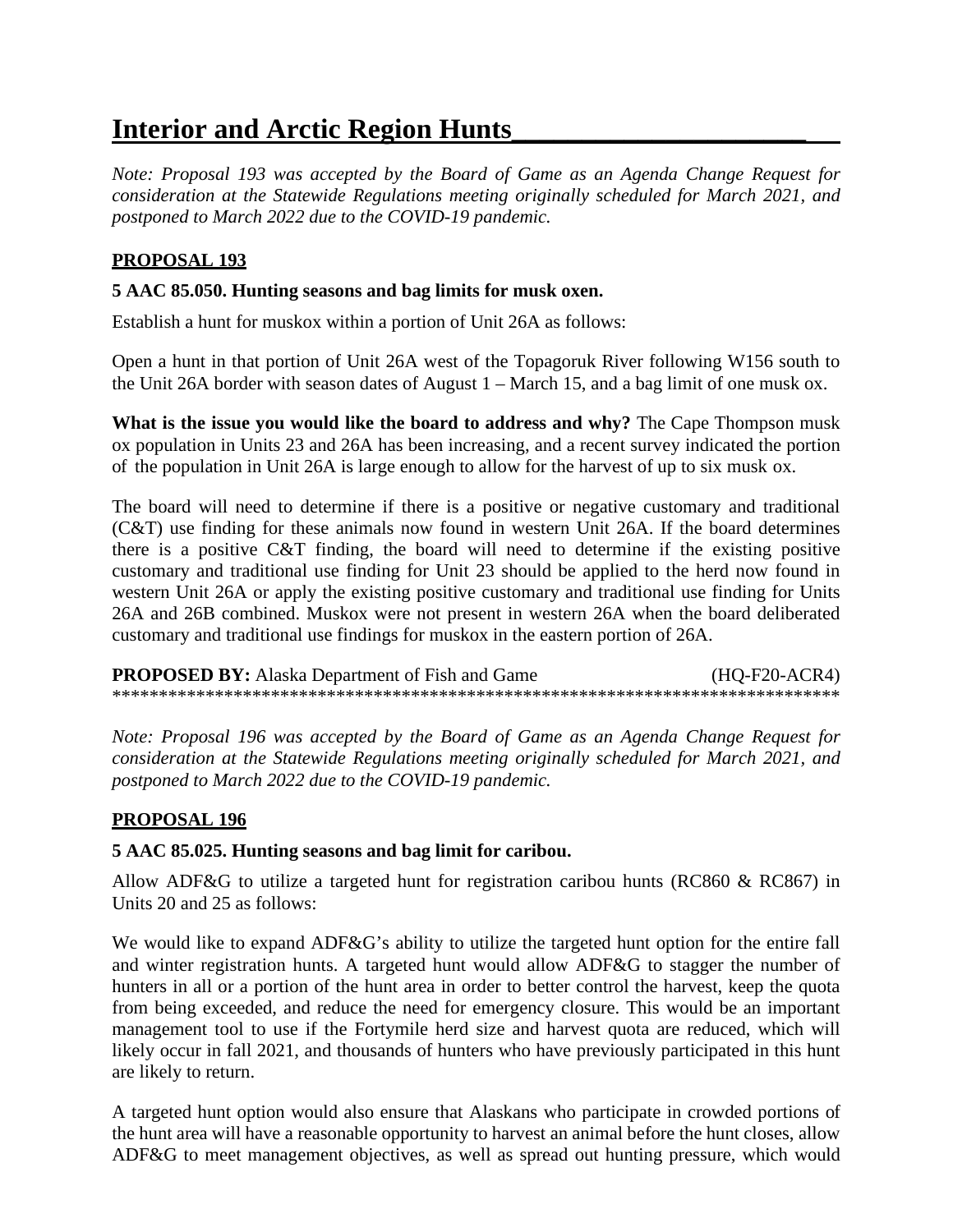reduce dangerous conditions resulting from congestion and minimize negative impacts on the land.

ADF&G already has the ability to administer a targeted hunt and utilizes this tool elsewhere in the state. The structure allows for equal access, as applicants do not have to be among the first to apply or compete with thousands of others in order to harvest an animal before the hunt closes. Additionally, hunters who apply for but do not receive a targeted permit would be allowed to hunt Fortymile caribou in less crowded locations of the hunt area under the normal fall and winter registration permit hunts.

 **What is the issue you would like the board to address and why?** The 2020 fall Fortymile short period of time, which had a number of unintended negative consequences, including, detraction from the quality of the hunt, unsafe roadside and field conditions, and defacement of state and federal lands, and will ultimately limit equal access for all Alaskan's in future hunts. hunter interest and participation. As a result, all users will not have equal access or a reasonable caribou hunt along the Steese Highway resulted in an exceedingly high volume of hunters in a Specifically, it is unlikely that next years' fall quota and bag limit will remain the same (5,000 animals and two caribou of any sex respectively), however, there will be continued high levels of expectation of success because of a probable early emergency closure.

Harvest objectives for the Fortymile caribou herd could easily be exceeded in one day under the current harvest options if the same number of hunters participate and the harvest quota decreases when the herd size is intentionally reduced.When the harvest quota returns to normal levels, a targeted hunt would enable ADF&G to better control the harvest and keep the quota from being exceeded when large numbers of caribou congregate near roads and high numbers of hunters respond to these aggregations.

 targeted hunt option for ADF&G to use in the 2021 fall hunt and early portion of the winter hunt, The board is not scheduled to review Fortymile caribou proposals until spring 2023. Without a allowable harvest that is otherwise biologically sustainable would be precluded if the harvest cannot be adequately controlled using only registration hunts.

 exceeded. Additionally, reduced birth rates, newborn survival, and calf survival to 1 year along In fall 2021 and 2022, the Fortymile caribou herd harvest quota will likely be significantly less than the 2020 quota. Hunter participation, however, is likely to remain high because of their experiences harvesting these caribou in recent years. The combination of a reduced harvest quota and increased hunter participation increases the likelihood that the 2021 harvest quota would be with high mortality of adults in this herd would make it more difficult for the herd to recover from overharvest.

 If the problem is not solved prior to the regular meeting cycle, Alaskan's will not have a reasonable expectation of success during the fall 2021 hunt because of a likely early emergency closure. Potential overharvest in fall 2021 could cause the population to be reduced below desired levels and, as a result, impact future harvest quotas.

Additionally, without tools to effectively manage the hunt, continued high levels of participation over short periods of time will lead to continued hunt degradation, persistence of a chaotic and dangerous atmosphere, and additional damage to the land.